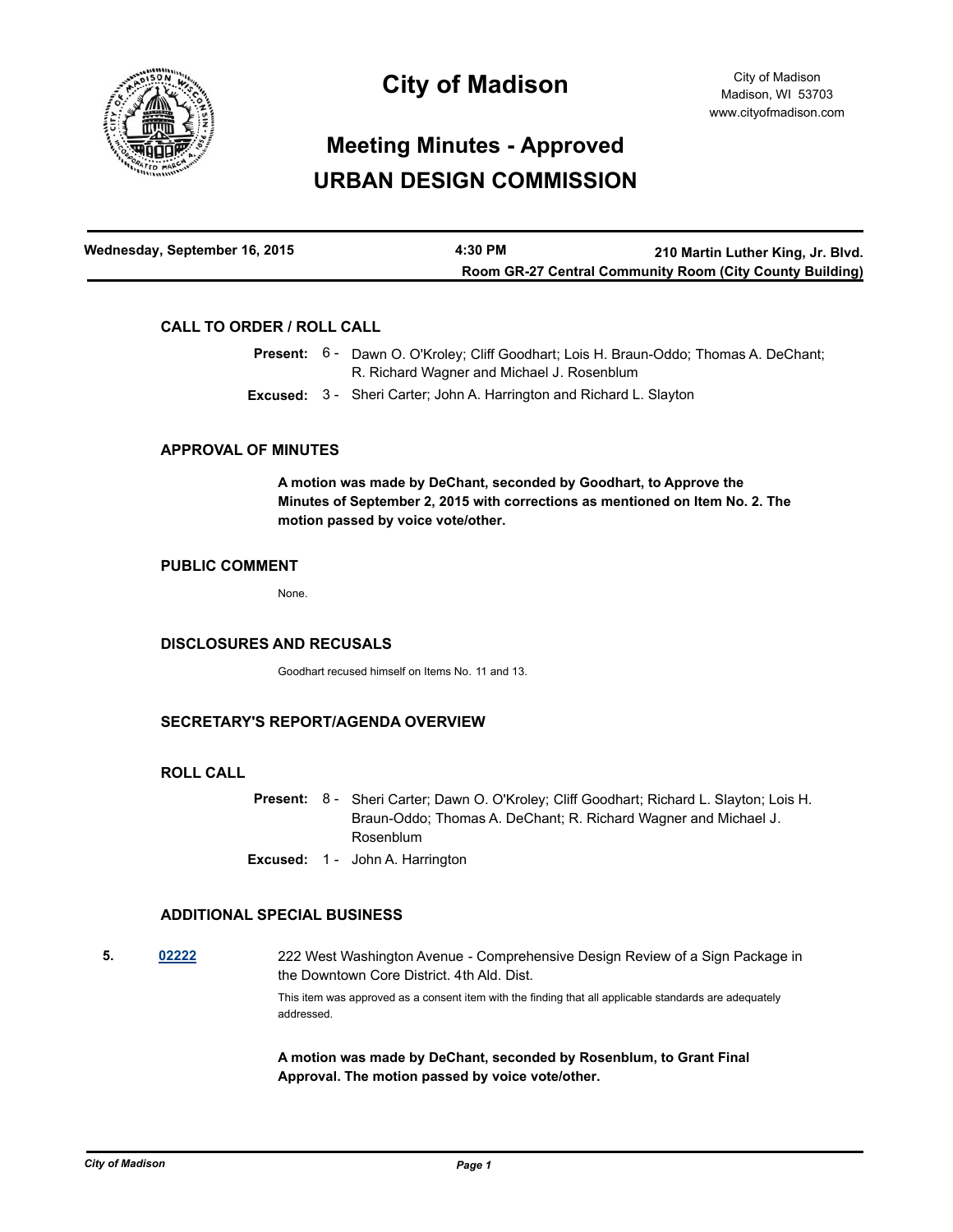| 6. | 40012 | 4630 East Washington Avenue - Facade Renovations in UDD No. 5. 17th Ald.<br>Dist.                                    |
|----|-------|----------------------------------------------------------------------------------------------------------------------|
|    |       | This item was approved as a consent item with the finding that all applicable standards are adequately<br>addressed. |

**A motion was made by DeChant, seconded by Rosenblum, to Grant Final Approval. The motion passed by voice vote/other.**

**8. [39391](http://madison.legistar.com/gateway.aspx?m=l&id=/matter.aspx?key=42971)** 3344 Concord Street - School Building, Addition and Renovation to Hawthorne Elementary School. 15th Ald. Dist.

> This item was approved as a consent item with the finding that all applicable standards are adequately addressed.

The motion provided for an alternative light fixture to the walpak as proposed.

#### **A motion was made by DeChant, seconded by Rosenblum, to Grant Final Approval. The motion passed by voice vote/other.**

**11. [37170](http://madison.legistar.com/gateway.aspx?m=l&id=/matter.aspx?key=39995)** 718 Gilmore Street - PD, Addition to "Wingra School" to Improve Accessibility, Consolidate Administrative Functions and Provide a Supervised Entry Sequence. 13th Ald. Dist.

This item was approved as a consent item with the finding that all applicable standards are adequately addressed.

**A motion was made by DeChant, seconded by Rosenblum, to Grant Final Approval. The motion passed by voice vote/other.**

#### **UNFINISHED BUSINESS**

**7. [39390](http://madison.legistar.com/gateway.aspx?m=l&id=/matter.aspx?key=42970)** 4747 Waukesha Street - School Building, Addition and Renovation to Hamilton Middle/Van Hise Elementary School. 11th Ald. Dist. This item was referred due to being incomplete and inconsistent.

> **A motion was made by Goodhart, seconded by O'Kroley, to Refer to a future URBAN DESIGN COMMISSION meeting. The motion passed by voice vote/other.**

#### **SPECIAL ITEMS OF BUSINESS**

**1. [40036](http://madison.legistar.com/gateway.aspx?m=l&id=/matter.aspx?key=43580)** Report of the Facade Grant Staff Team - 101 King Street, "101 King, LLC." 4th Ald. Dist.

> **A motion was made by O'Kroley, seconded by Rosenblum, to Refer to a future URBAN DESIGN COMMISSION meeting. The motion passed by voice vote/other.**

# **PUBLIC HEARING ITEMS**

**2. [35034](http://madison.legistar.com/gateway.aspx?m=l&id=/matter.aspx?key=38125)** SUBSTITUTE Amending Section 31.13 of the Madison General Ordinances modifying method of approval of signs in Historic Districts, Landmarks, and Landmarks sites, creating new procedures for sign approval in PD Districts, and designating the UMX district as a District of Special Control; amending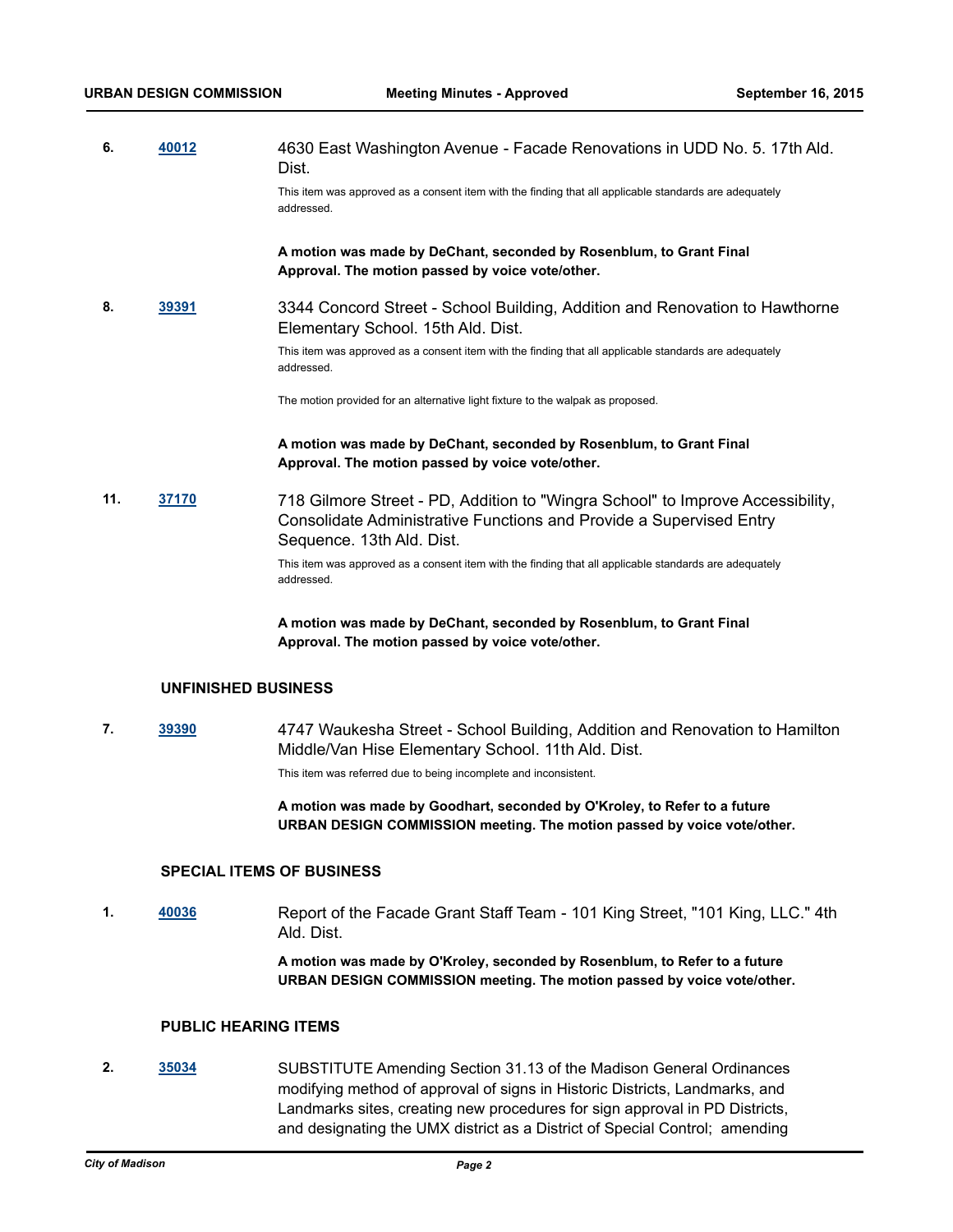Section 31.043(1) regarding Zoning Administrator Appeals; amending Section 33.24 (the UDC ordinance); and Section 28.098(6) consistent with the foregoing changes to Chapter 31.

**A motion was made by Rosenblum, seconded by Braun-Oddo, to RECOMMEND TO COUNCIL TO ADOPT - REPORT OF OFFICER. The motion passed by voice vote/other.**

**3. [39847](http://madison.legistar.com/gateway.aspx?m=l&id=/matter.aspx?key=43401)** Amending, creating and repealing various sections of Chapter 31, the Sign Control Ordinance, of the Madison General Ordinances to modify the criteria for menu or merchandise boards, allow additional ground signs on certain lots, make a technical correction to measurement of awning signs, modify the measurement of wall signs on large buildings, allow accessory window signs, and to allow certain nonconforming signs to remain in place with a change of use.

> **A motion was made by O'Kroley, seconded by Goodhart, to RECOMMEND TO COUNCIL TO ADOPT - REPORT OF OFFICER. The motion passed by voice vote/other.**

**4. [38977](http://madison.legistar.com/gateway.aspx?m=l&id=/matter.aspx?key=41588)** 2524 Winnebago Street - One 5-Story, Mixed-Use Structure with a Mix of Retail Spaces, Residential Units and Common Spaces and a 28,000 Square Foot Grocery Store in UDD No. 5. 6th Ald. Dist.

> **A motion was made by Goodhart, seconded by Carter, to Grant Initial Approval. The motion passed by voice vote/other.**

**9. [38452](http://madison.legistar.com/gateway.aspx?m=l&id=/matter.aspx?key=41142)** 3520 & 3546 East Washington Avenue - New Auto Service Station with Detached Car Wash and Convenience Store for "PDQ" in UDD No. 5. 15th Ald. Dist.

> The motion provided for address of the comments about landscaping, signage and lighting, details on the landscape plan, bioretention area and fencing, requirements for setbacks on residential lots, and the suggestion to look at one-way angled parking.

**A motion was made by Goodhart, seconded by Braun-Oddo, to Grant Initial Approval. The motion passed by voice vote/other.**

**10. [39566](http://madison.legistar.com/gateway.aspx?m=l&id=/matter.aspx?key=43134)** 2107-2249 Sherman Avenue - Advisory Recommendation at Planning Staff's Request for a New Mixed-Use Development Containing 60 Market-Rate Apartments and Approximately 6,700 Square Feet of Commercial/Retail Space, in addition to a 6,667 Square Foot Commercial/Retail Pad Site to be Developed in the Future. 12th Ald. Dist.

> The Urban Design Commission **GAVE AN ADVISORY RECOMMENDATION** to the Plan Commission to approve the design as presented, noting the questions and comments raised by the Urban Design Commission. The motion was passed on a vote of (4-2-1) with O'Kroley and Slayton voting no, and Carter abstaining.

The advisory recommendation includes the following:

- Relocate the drive at Fordem Avenue further south to be more central and to deemphasize the "pass-thru" traffic and provide more direct access to other surface parking and under -building parking.
- Keep a darker window mullion than the residential elements.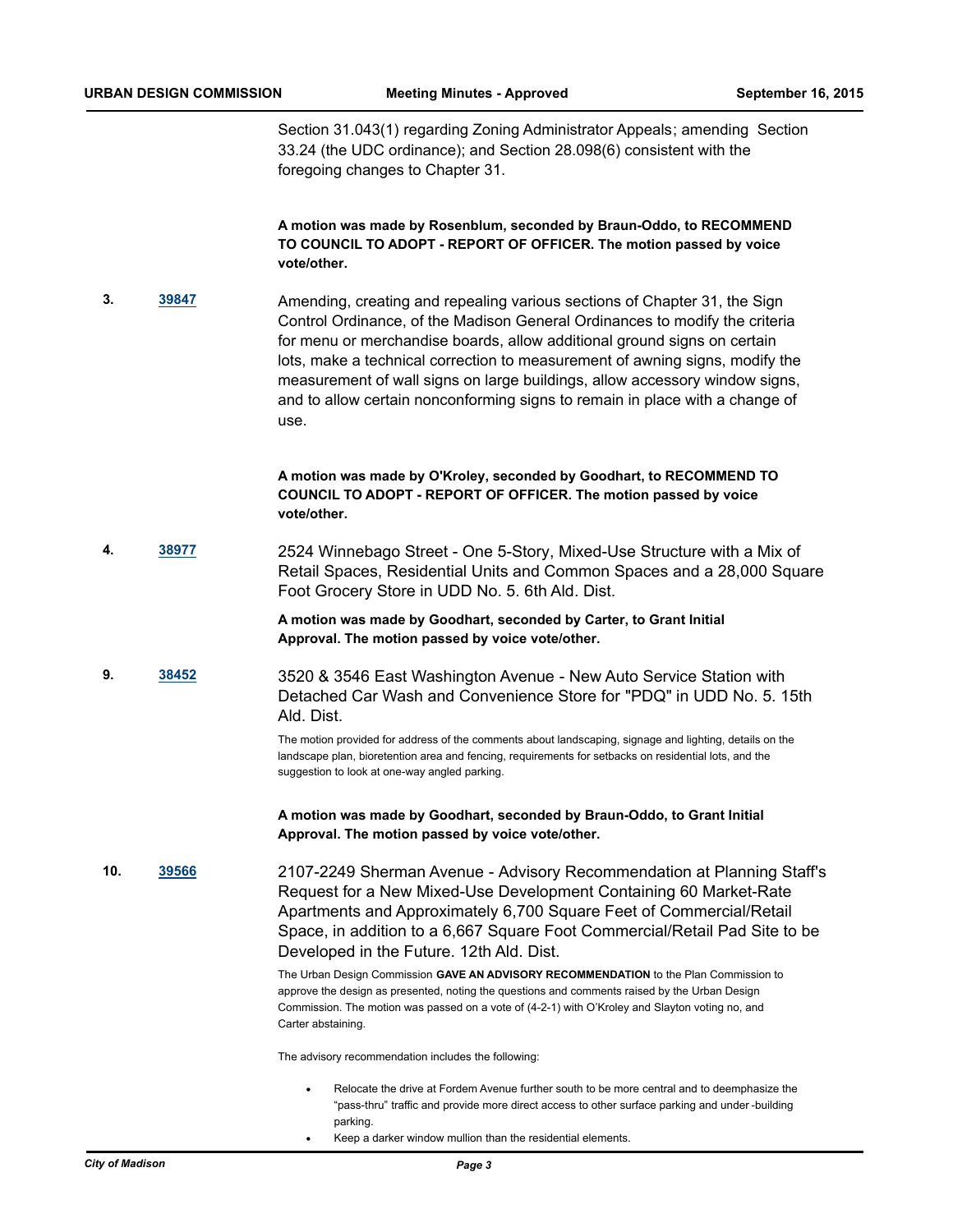- · You should provide a shadow study so the neighbors have that to reference .
- A modular brick would be more appropriate to the residential context.

| A motion was made by Goodhart, seconded by Rosenblum, to GIVE AN  |
|-------------------------------------------------------------------|
| ADVISORY RECOMMENDATION. The motion passed by the following vote: |

- Ayes: 4 Cliff Goodhart; Lois H. Braun-Oddo; Thomas A. DeChant and Michael J. Rosenblum
- **Noes:** 2 Dawn O. O'Kroley and Richard L. Slayton
- **Abstentions:** 1 Sheri Carter
	- **Excused:** 1 John A. Harrington
- **Non Voting:** 1 R. Richard Wagner

**12. [39396](http://madison.legistar.com/gateway.aspx?m=l&id=/matter.aspx?key=42976)** 518-542 (Formerly 550) Junction Road - PD(GDP-SIP), Mixed-Use Community Consisting of Three Buildings with Commercial and Residential Uses. 9th Ald. Dist.

> The motion was passed on a vote of (6-0-1) with Carter abstaining. The motion provided that the applicant return with more details on the use of EIFS, or non-EIFS solutions to convince the Commission that the use of EIFS is appropriate to the building's design. The motion also provided that the applicant consider banking the parking area at the site's southwesterly corner.

#### **A motion was made by Goodhart, seconded by Braun-Oddo, to Grant Initial Approval. The motion passed by the following vote:**

- Ayes: 6 Dawn O. O'Kroley; Cliff Goodhart; Richard L. Slayton; Lois H. Braun-Oddo; Thomas A. DeChant and Michael J. Rosenblum
- **Abstentions:** 1 Sheri Carter
	- **Excused:** 1 John A. Harrington
	- **Non Voting:** 1 R. Richard Wagner

### **NEW BUSINESS**

| 13. | 40094 | 201 South Gammon Road - Facade Alteration, Color Change for Painting of<br>Existing Steel Fascia, "James Madison Memorial High School." 19th Ald. Dist.                                                                                              |
|-----|-------|------------------------------------------------------------------------------------------------------------------------------------------------------------------------------------------------------------------------------------------------------|
|     |       | The motion provided that the applicant return to the Commission with examples of colors that blend with<br>the brick or the window mullions and the suggestion that the large white panels may be appropriate for<br>painting with the school color. |
|     |       | A motion was made by Slayton, seconded by Goodhart, to Refer to a future<br>URBAN DESIGN COMMISSION meeting. The motion passed by voice vote/other.                                                                                                  |
| 14. | 40093 | 820 South Park Street - TSS-TRV1, Multi-Phase Affordable Housing<br>Development in UDD No. 7. 13th Ald. Dist.                                                                                                                                        |
|     |       | The Urban Design Commission Received an Informational Presentation                                                                                                                                                                                   |
| 15. | 40049 | 1000 East Washington Avenue - New Development in UDD No. 8. 2nd Ald.                                                                                                                                                                                 |